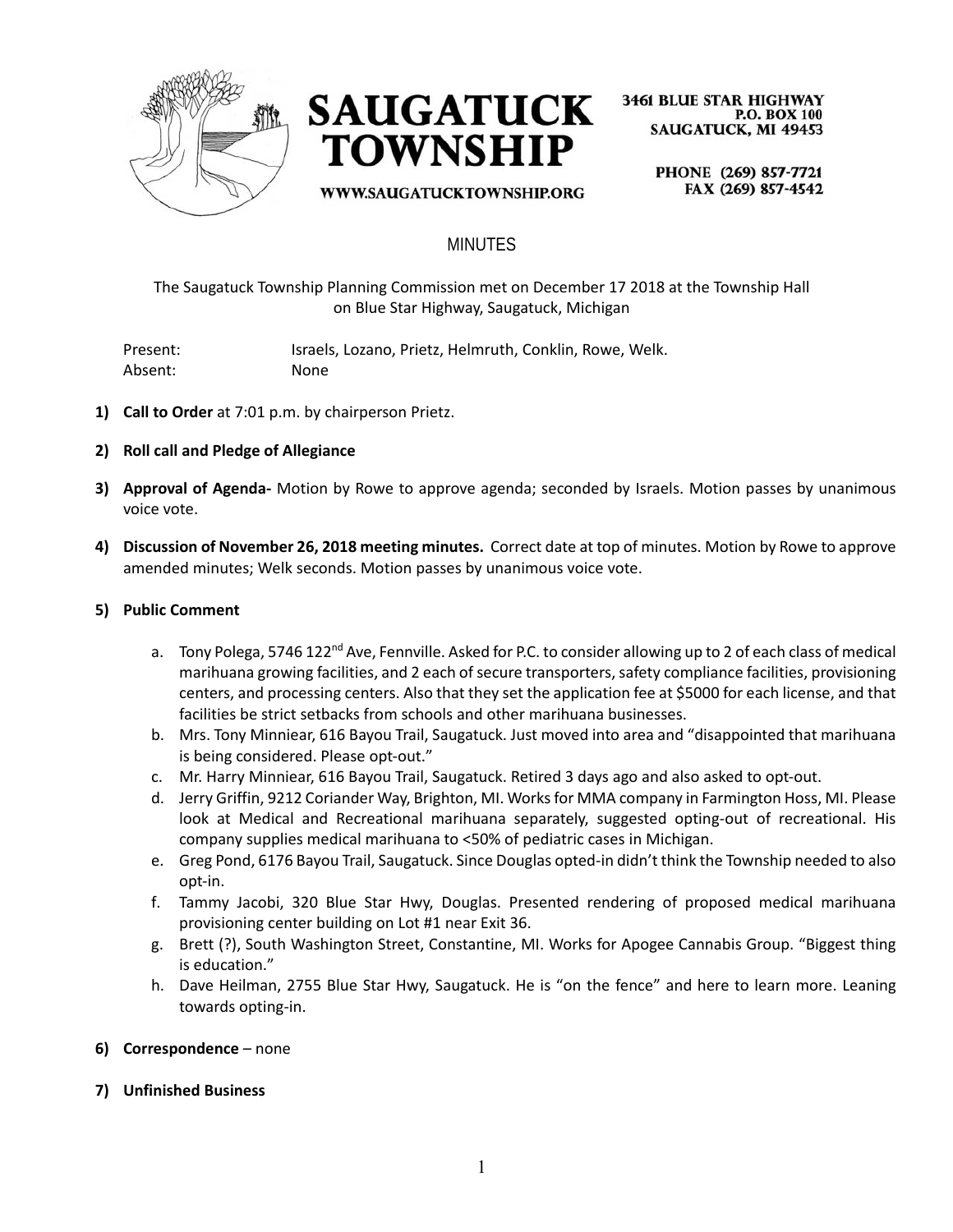### **MINUTES**

- a. Legal counsel Nick Curcio gave presentation of history of medical and recreational marihuana in Michigan, details on possible township income from taxes, the different current options for opting-in and opting-out, which rules are written and overseen by the State compared to those controlled at the municipality level, what surrounding municipalities have done and are in the process of doing. P.C. discussion ensued.
- b. **Motion:** Rowe suggested that since there were no current interested parties for recreational marihuana he would motion to opt-out of all recreational marihuana facilities.  $2<sup>nd</sup>$  Conklin. Roll call vote: Israels, Lozano, Prietz, Conklin, Rowe, Welk, "Yes"; Helmruth "No".
- c. Discussion regarding medical marihuana growing facilities. Nick Curcio informed that the State mandates that grow facilities can only be on industrial or agriculturally zoned area. Current applicant's property is zones partially commercial and partially industrial and would have to go through the process of re-zoning to industrial.

**Motion:** to Opt-In to Medical Growing facilities in Industrial and Agricultural zones, Rowe 1<sup>st</sup>, Helmruth 2<sup>nd</sup>. Roll call vote: Lozano, Conklin, Helmruth, Rowe, Welk, "Yes"; Prietz and Israels, "No".

- d. Motion: to Opt-out of medical marihuana processing centers. Conklin 1<sup>st</sup>, Israels 2<sup>nd</sup>. Roll call vote: unanimously approved.
- e. Motion: to Opt-in to medical marihuana provisioning centers in C-3 zone only. Helmruth 1<sup>st</sup>, Welk 2<sup>nd</sup>. Roll call vote: Lozano, Conklin, Helmruth, Rowe, Welk, Israels, "Yes"; Prietz, "No".
- f. **Motion:** to opt-out of medical marihuana secure transporters. Conklin 1<sup>st</sup>, Israels 2<sup>nd</sup>. Roll call vote: unanimously approved.
- g. **Motion:** to opt-in to medical marihuana compliance facilities in all commercial zones and industrial zone. Rowe  $1^{st}$ , Welk  $2^{nd}$ . Roll call vote: unanimously approved.
- **8) New Business**  none

#### **9) Public Comments**

- a. Stacy Aldrich, 64<sup>th</sup> Street Saugatuck and Township Board liaison to the Fire Board asked that the township pay for a newly requested water main upgrade near the intersection of Blue Star Hwy, 135<sup>th</sup> Avenue and 65<sup>th</sup> Street, from 8" main to 12" main, to support upcoming construction. The Fire Board is in the process of receiving quotes for the work and will keep communications open with the Township.
- b. Jerry Griffin, 9212 Coriander Way, Brighton, MI. Please call the \$5000 application fee an "Annual License Fee". Set it up so that applicants must first be qualified by the State before being issued a Township License.

### **10) Board Discussion**– none

**11) Adjourn**  $-1^{st}$  Welk,  $2^{nd}$  Rowe. Approved by unanimous voice vote. 9:08 pm.

**Next meeting – Monday, January 28<sup>th</sup>.**